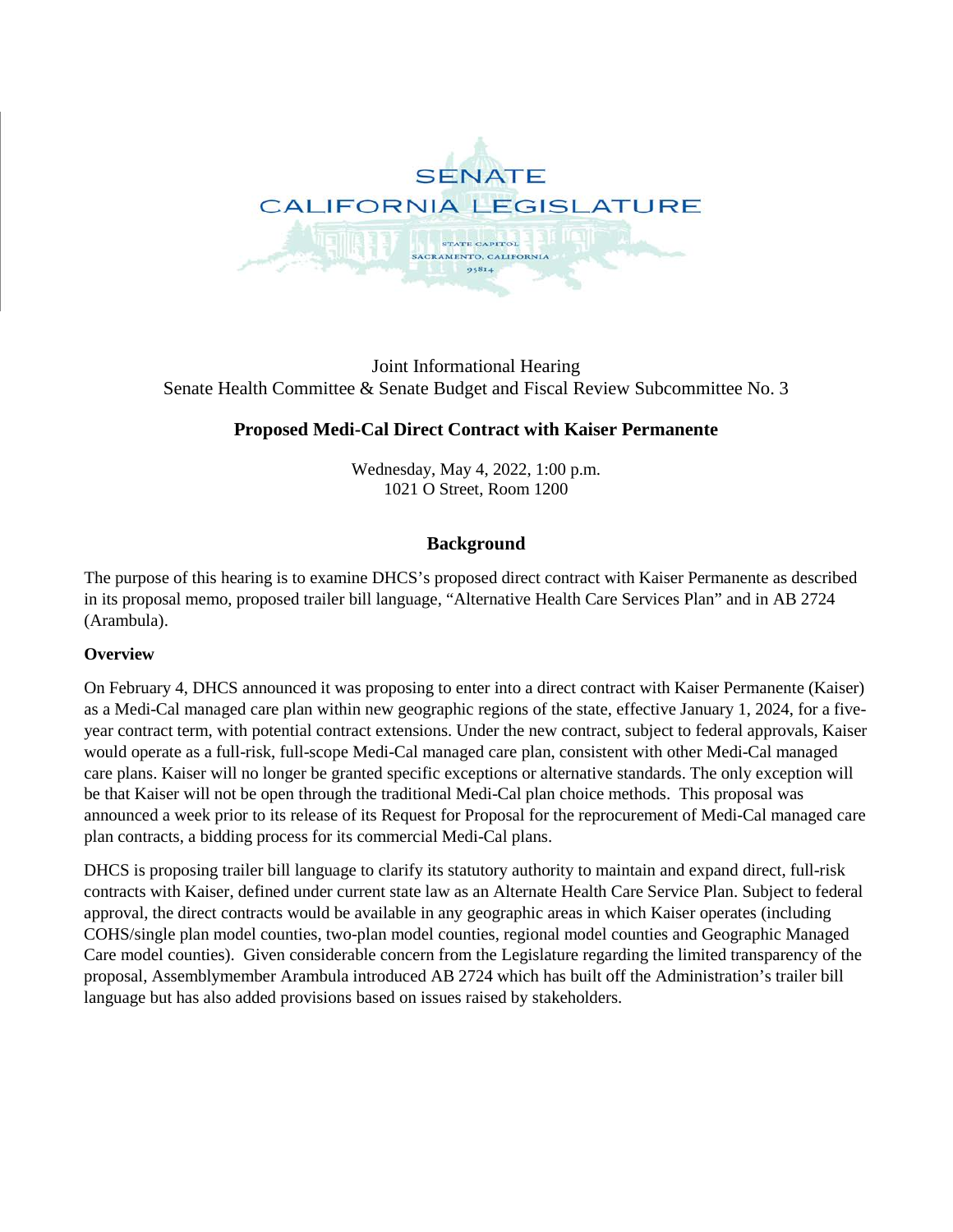#### **Medi-Cal managed care plan models**

The managed care model of health care service delivery in California began in the 1970s with legislation that culminated in passage of the Knox Keene Health Care Service Plan Act of 1975 (Knox-Keene Act). Beginning in 1981, the state began licensing different models of managed care delivery for Medi-Cal beneficiaries in different counties. Today, over 12 million Medi-Cal beneficiaries are enrolled in a Medi-Cal MCP and receive services through one of six managed care models. The six models of managed care in the Medi-Cal program are:

- **1) County Organized Health Systems**. In 1982, the Legislature authorized the creation of three county organized health systems (COHS), which are county-administered Medi-Cal managed care plans. Santa Barbara and San Mateo Counties were the first COHS plans to enroll beneficiaries (a COHS was planned in Monterey, but was never implemented), while Congress approved three additional COHS (Santa Cruz, Solano, and Orange) counties in 1990. The authorization for COHS requires that they be an independent, public entity and that they meet the regulatory requirements of the state's Knox-Keene Act. However, they need not obtain a license under the Knox-Keene Act, as they are specifically exempted. There are currently twenty-two counties in the COHS model: Del Norte, Humboldt, Lake, Lassen, Marin, Mendocino, Merced, Modoc, Monterey, Napa, Orange, San Luis Obispo, Santa Barbara, Santa Cruz, San Mateo, Shasta, Siskiyou, Solano, Sonoma, Trinity, Ventura, and Yolo. Eight of these counties (Del Norte, Humboldt, Lake, Lassen, Modoc, Shasta, Siskiyou, and Trinity) were part of the expansion of Medi-Cal to rural counties implemented in 2012. Beneficiaries in these counties receive services through Partnership Health Plan of California. In March, 2022, there were just under 2.5 million enrollees in COHS plans.
- **2) Geographic Managed Care**. In 1992, DHCS designated Sacramento County as a geographic managed care (GMC) county, which allowed many plans to operate within the county to provide services to Medi-Cal beneficiaries. In 1998, San Diego also became a GMC county, and both counties currently contract with several commercial health plans with the goal of providing more choice to beneficiaries. As these plans are commercial plans, they are required to be licensed under the Knox-Keene Act. Sacramento and San Diego remain the only two GMC counties in the state. In March 2022, there were just under 1.4 million enrollees in GMC plans.
- **3) Two Plan Model**. In 1995, as part of a significant expansion of Medi-Cal managed care, twelve counties were designated to participate in a new Two Plan Model for managed care delivery. Under this model, one county-developed plan, a local initiative, offers services alongside a commercial plan. Both plans are required to be licensed under the Knox-Keene Act. There are currently fourteen Two Plan Model counties: Alameda, Contra Costa, Fresno, Kern, Kings, Los Angeles, Madera, Riverside, San Bernardino, San Francisco, San Joaquin, Santa Clara, Stanislaus, and Tulare. Los Angeles' local initiative, L.A. Care, subcontracts with several other managed care plans to provide services to Medi-Cal beneficiaries. In March 2022, there were just under 8 million managed care enrollees in the Two Plan models, with 6 million of those enrollees in the local initiative plan, though as mentioned, many of those enrollees in Los Angeles receive services through a subcontracted commercial plan.
- **4) Regional Model.** AB 1467 (Committee on Budget, Chapter 23, Statutes of 2012) authorized the expansion of Medi-Cal managed care into 28 rural counties not previously operating managed care plans. These counties phased in between November 2013 and December 2014. Eight counties transitioned into the COHS model, while 18 counties transitioned into a new regional model, including: Alpine, Amador, Butte, Calaveras, Colusa, El Dorado, Glenn, Inyo, Mariposa, Mono, Nevada, Placer, Plumas, Sierra, Sutter, Tehama, Tuolumne, and Yuba. Beneficiaries in these counties receive services through either Anthem Blue Cross or California Health and Wellness. In March 2022, there were approximately 354,000 enrollees in regional model plans.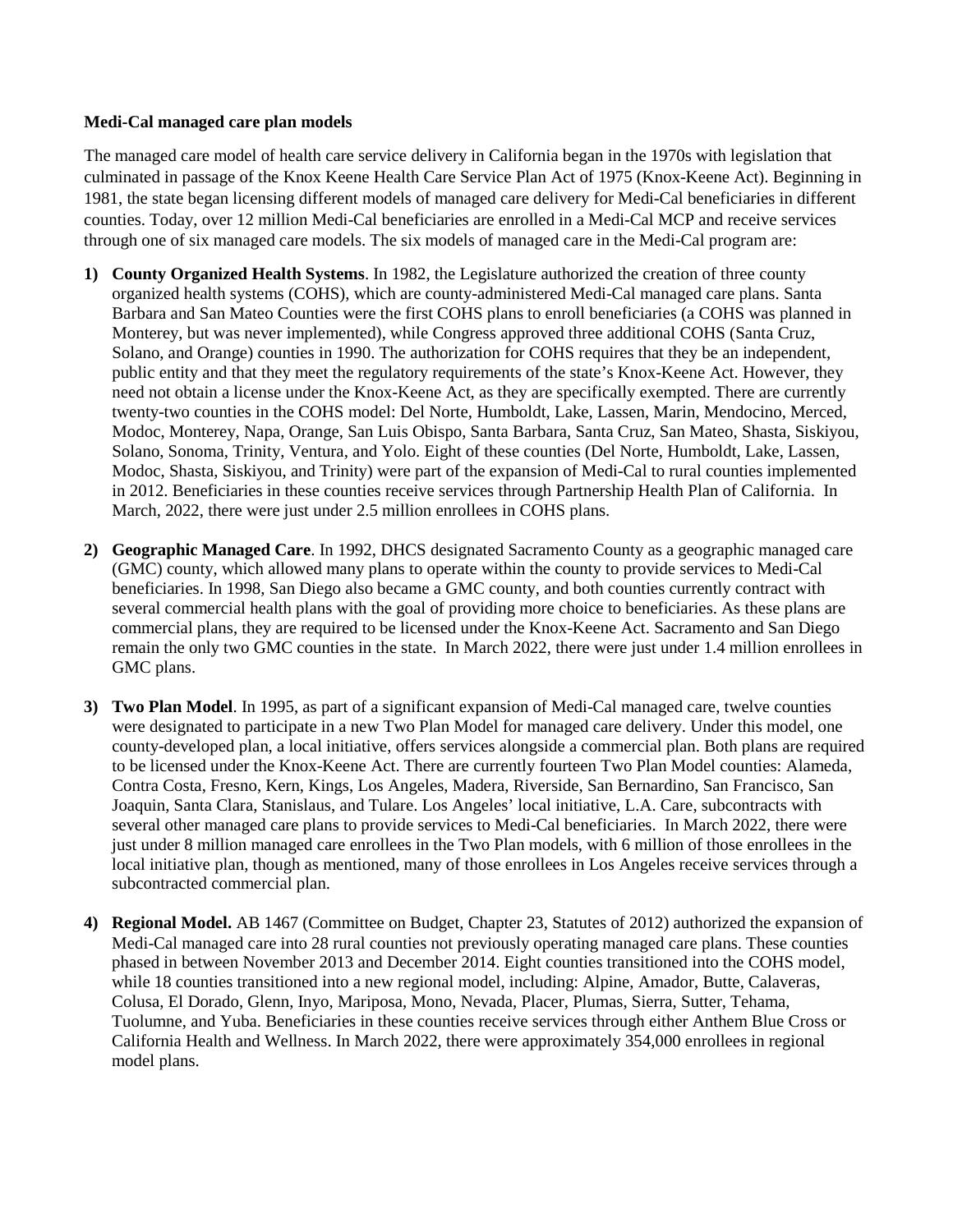- **5) Imperial Model.** Imperial County was one of the 28 county counties in the rural county expansion. Rather than join the 18 counties under the regional model or transition into a COHS, Imperial County established a Local Health Authority Commission (Commission) that provides oversight over the Medi-Cal managed care program in the county. Beneficiaries in the Imperial County receive services through two commercial Medi-Cal MCPs. The Commission selects one commercial Medi-Cal MCP, which, in addition to the contract with DHCS, must also meet local contract provisions established by the Commission, and DHCS selects the other. In March 2022, there were approximately 87,000 enrollees in Imperial model plans.
- **6) San Benito Model.** The rural county expansion also brought managed care to San Benito County. Unlike the rest of the state, beneficiaries in San Benito County receive services through either Anthem Blue Cross, or fee-for-service Medi-Cal. In March 2022, there were just over 10,400 enrollees in San Benito model plans.

### **Current role of Kaiser in Medi-Cal managed care**

Currently, there are close to 900,000 Medi-Cal enrollees in Kaiser, which participates as a subcontractor with 12 local Medi-Cal managed care plans (in 17 counties) and has a direct contract in five counties, inclusive of the two Geographic Managed Care (GMC) counties and three of the regional model counties. Kaiser participates in Medi-Cal primarily through a continuity of care model, serving Medi-Cal beneficiaries who had Kaiser coverage through a commercial plan or Medicare, or who have family members with Kaiser coverage. Medi-Cal enrollees without a pre-existing linkage to Kaiser cannot choose or are not defaulted into Kaiser. The following chart shows in the enrollment as reported by Kaiser in January 2022:

| County                                        | <b>Plan Model</b>                       | <b>Enrollment</b> | % of Medi-Cal<br><b>Enrollment</b> in<br>County |  |
|-----------------------------------------------|-----------------------------------------|-------------------|-------------------------------------------------|--|
| <b>Direct</b><br>184,192<br><b>Enrollment</b> |                                         |                   |                                                 |  |
| <b>Sacramento</b>                             | <b>GMC</b>                              | 107,775           | 21.26%                                          |  |
| <b>Placer</b>                                 | Regional,<br>changing to<br><b>COHS</b> | 11,284            | 19.11%                                          |  |
| <b>San Diego</b>                              | <b>GMC</b>                              | 62,054            | 7.27%                                           |  |
| <b>El Dorado</b>                              | Regional,<br>changing to 2-<br>plan     | 2,869             | 8.24%                                           |  |
| <b>Amador</b>                                 | Regional                                | 210               | 2.82%                                           |  |
| <b>Subcontract</b><br>712,030                 |                                         |                   |                                                 |  |
| Solano                                        | <b>COHS</b>                             | 37,315            | 29.38%                                          |  |
| <b>Napa</b>                                   | <b>COHS</b>                             | 8,447             | 25.93%                                          |  |
| Sonoma                                        | <b>COHS</b>                             | 26,153            | 21.59%                                          |  |
| <b>Marin</b>                                  | <b>COHS</b>                             | 7,873             | 17.38%                                          |  |
| <b>Alameda</b>                                | 2-plan, changing<br>to single           | 44,727            | 12.08%                                          |  |

### **Current Kaiser Medi-Cal Enrollment**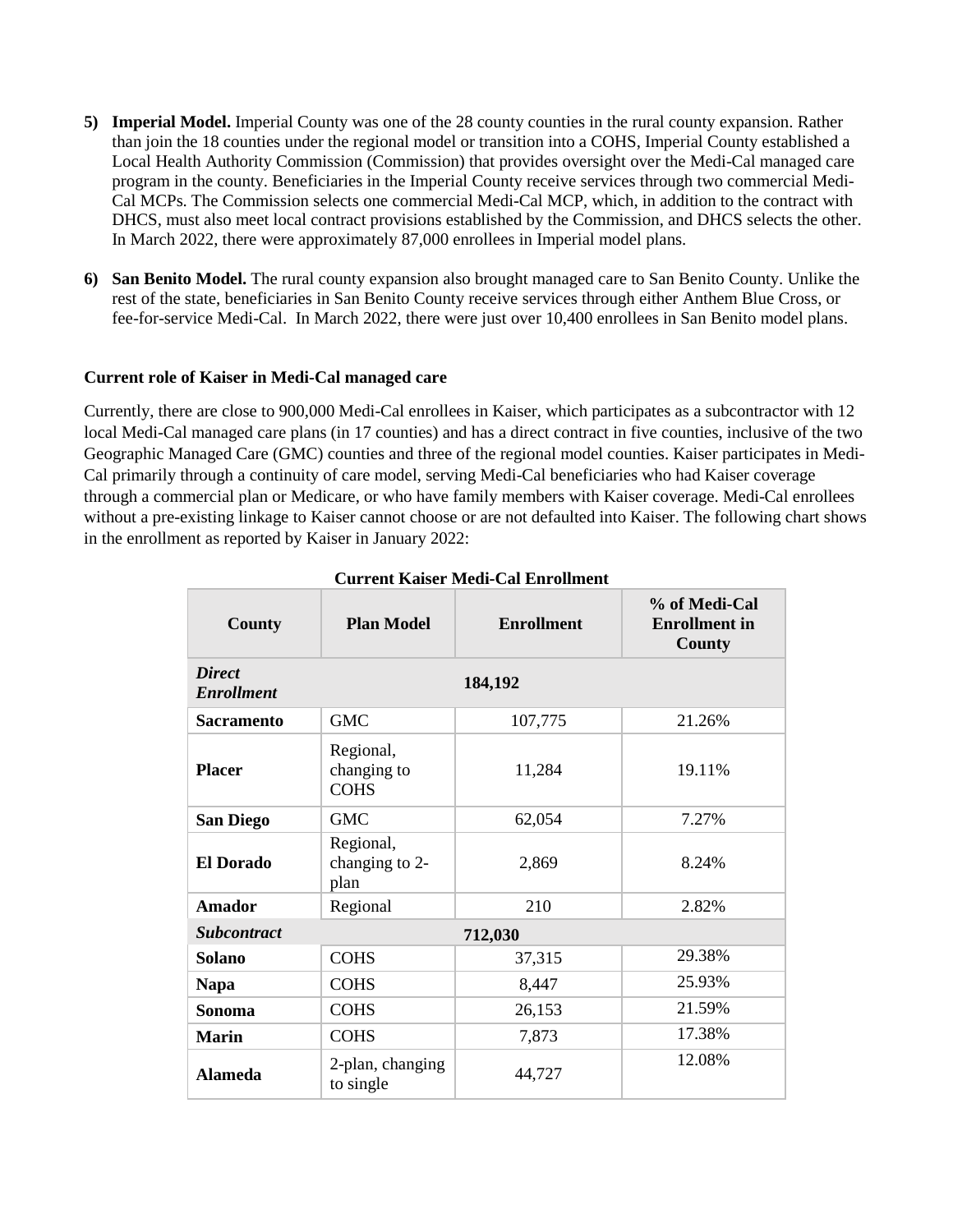| <b>Contra Costa</b>  | 2-plan, changing<br>to single | 40,474  | 15.94% |
|----------------------|-------------------------------|---------|--------|
| Yolo                 | <b>COHS</b>                   | 6,415   | 10.96% |
| Santa Clara          | $2$ -plan                     | 34,246  | 9.46%  |
| San Bernardino       | $2$ -plan                     | 77,182  | 9.32%  |
| <b>San Mateo</b>     | <b>COHS</b>                   | 11,563  | 9.31%  |
| <b>Riverside</b>     | $2$ -plan                     | 67,979  | 8.13%  |
| <b>San Francisco</b> | 2-plan                        | 14,281  | 8.05%  |
| <b>Los Angeles</b>   | $2$ -plan                     | 243,673 | 7.22%  |
| Orange               | <b>COHS</b>                   | 55,384  | 6.43%  |
| <b>San Joaquin</b>   | $2$ -plan                     | 16,803  | 6.27%  |
| Kern                 | 2-plan                        | 12,840  | 3.20%  |
| <b>Ventura</b>       | <b>COHS</b>                   | 6,675   | 2.90%  |

The plans that Kaiser subcontracts with do not pass through the entire premium they receive to Kaiser. Kaiser describes this as an administrative fee, while local plans argue it covers the cost of overseeing the contract with Kaiser and for benefits they provide that Kaiser does not. The amounts are propriety and determined via contract between Kaiser and each Local Initiative and COHS and vary by plan, but DHCS indicates they average 5%.

DHCS's managed care performance dashboard measures the number of primary care physicians per 2,000 plan enrollees and all physicians per 1,200 plan enrollees. Kaiser had the second highest number of primary care physicians compared to other plans, and the third highest physicians per 1,200 members compared to other plans.

## **Medi-Cal managed care plan reprocurement**

In 2021, DHCS began a statewide procurement process of commercial Medi-Cal managed care plans for the new managed care contract effective January 1, 2024. Prior to the actual plan reprocurement, DHCS allowed counties to submit a letter of intent if they wanted to switch plan models. DHCS also announced it would limit the number of prime plans in GMC model counties. In order for Kaiser to participate in the GMC model, it would have to agree to a significant enrollment increase. DHCS provided conditional approval to 17 counties to change the type of managed care plan model in which they participate as demonstrated in the graphic below: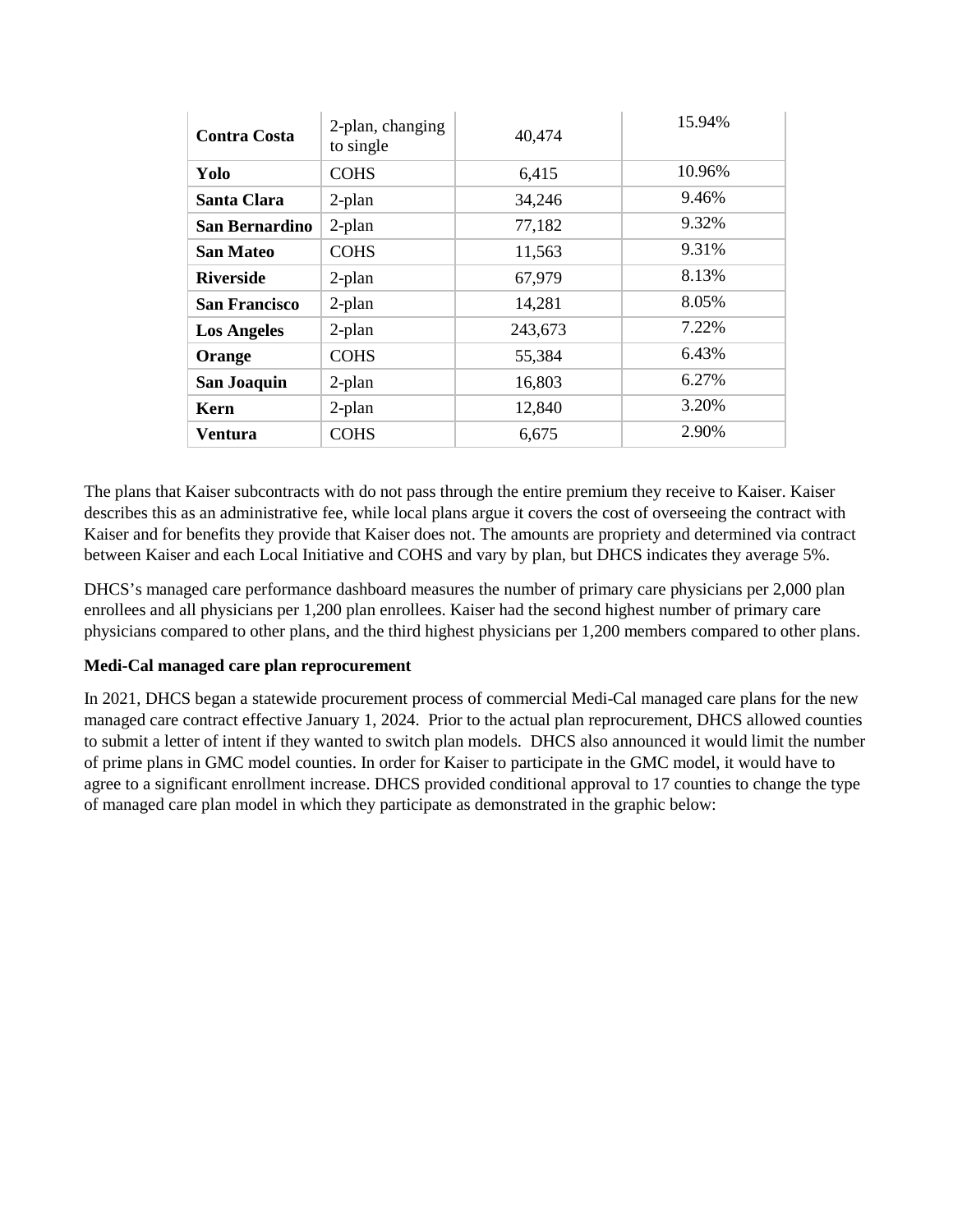

On February 9, 2022, DHCS released a Request for Proposal (RFP) for its commercial managed care plan contracts. While the RFP is only for commercial plans, DHCS indicates the updated contract released with the RFP will be executed with all Medi-Cal managed care plans, including local initiatives and County Organized Health Systems, as of January 1, 2024. Plans turned in their proposals by April 11 and DHCS expects to announce the awarded contracts in August of this year, giving plans the rest of 2022 and 2023 to prepare for the new contracts starting January 1, 2024. The chart below shows which counties are involved in reprocurement and under what models:

| <b>Plan</b><br><b>Model</b>          | <b>Counties Being Procured</b>                                                                                                                                                    | <b>Intended</b><br><b>Number of Awards</b>                                              |
|--------------------------------------|-----------------------------------------------------------------------------------------------------------------------------------------------------------------------------------|-----------------------------------------------------------------------------------------|
| <b>Two Plan</b><br><b>Commercial</b> | 14 counties: Alpine, El Dorado, Fresno,<br>Kern, Kings, Los Angeles, Madera,<br>Riverside, San Bernardino, Santa Clara,<br>San Francisco, San Joaquin, Stanislaus,<br>and Tulare. | One award for a<br>commercial health plan for<br>each county identified in<br>this RFP. |
| Geographic<br><b>Managed</b><br>Care | 2 counties (no change): Sacramento<br>and San Diego.                                                                                                                              | Two awards for<br>commercial health plans<br>per county.                                |
| <b>Regional</b>                      | 5 counties: Amador, Calaveras, Inyo,<br>Mono, and Tuolumne.                                                                                                                       | Two awards for<br>commercial health plans<br>per county.                                |

### **New contract requirements in reprocurement**

According to DHCS, the restructured managed care contract that is the subject of reprocurement reflects DHCS' intention to hold all plan partners and their subcontractors more accountable for high-quality, accessible, and comprehensive care across all settings and levels of care, reducing health disparities, and improving health outcomes. Managed care plans will now be required to routinely and publicly report on financial performance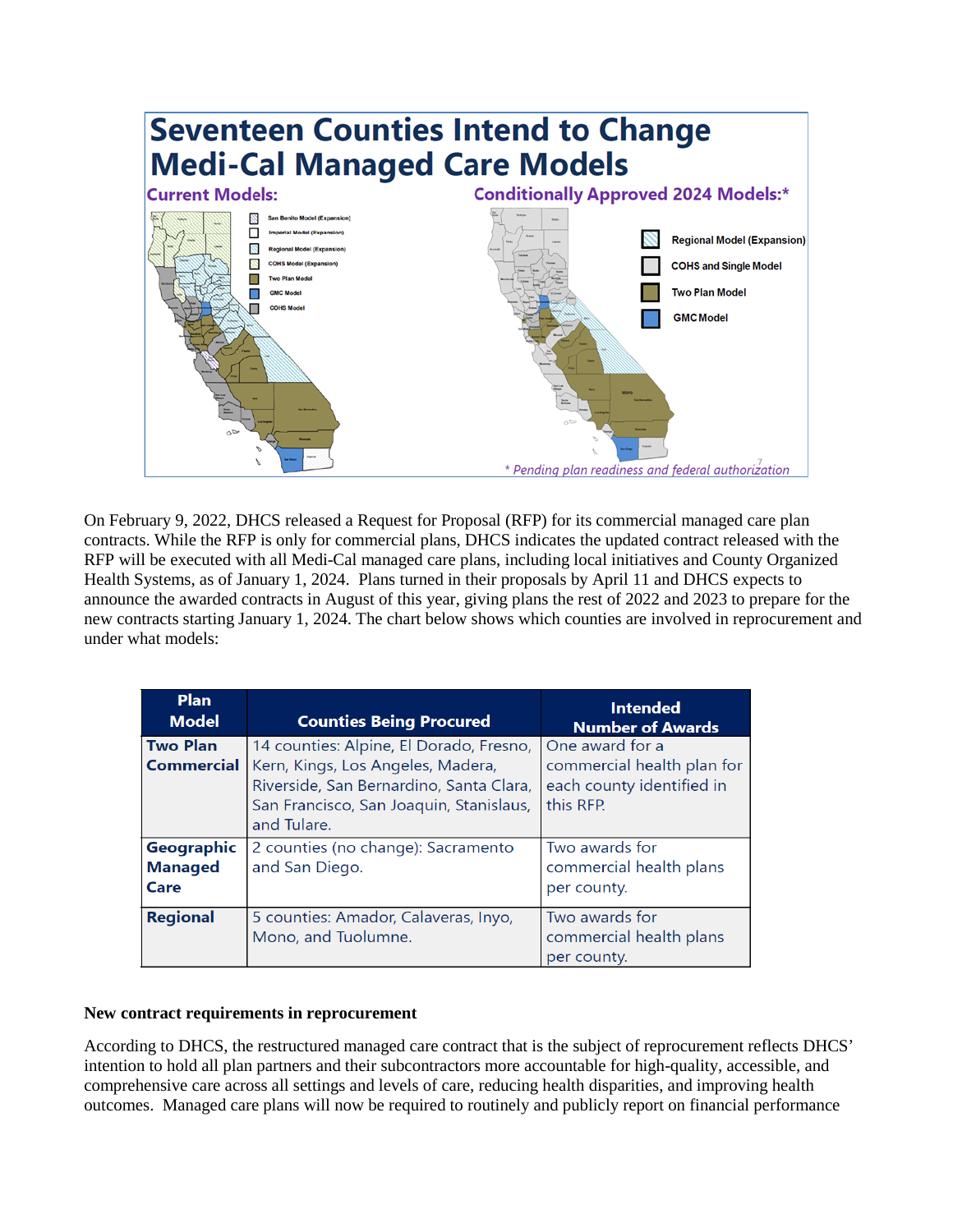information as well as access, quality improvement, and health equity activities. They will be expected to exceed quality improvement benchmarks or face sanctions and potentially be required to surrender a portion of their profits. Plan payment will be linked to quality and equity, and plans will be required to comply with new provider shared risk, savings and incentive arrangements. Building on proposed changes for 2023 to base capitation payment rates on performance on certain high-priority quality and health equity outcome measures, such arrangements include incentive payment arrangements that reward providers for high or improved performance on selected measures or benchmarks. Plans will report on what proportion of their spending is on primary and integrated care and tied to alternative primary care payment models. Additionally, plans will be held accountable for the quality of care at all levels of delegation, and for the first time, the contract mandates that plans report information on delegated functions. This will include justification for the use of delegated entities and subcontractors to ensure that members' experiences and outcomes are drivers of these decisions.

Plans will be required to partner with local agencies (e.g., local health departments, county behavioral health plans, continuums of care, community-based organizations) to ensure that they understand and meet community needs. Plans will also be required to facilitate warm hand-offs and closed-loop referrals of members to community resources and follow-up to ensure services are rendered. Plans and their fully delegated subcontractors with positive net income will also be required to allocate 5 to 7.5 percent of these profits (depending on the level of their profit) to local community activities that develop community infrastructure to support Medi-Cal members. Plans will be newly required to provide medically necessary health and behavioral health services in schools and other settings (i.e., at home and in the community) and implement interventions by school-affiliated providers that increase access to preventive, early intervention, and behavioral health services. For the first time, plans will be required to train providers on Early and Periodic Screening, Diagnostic, and Treatment Services. They will also be required to expand access to evidence-based behavioral health services focused on earlier identification and engagement in treatment for children, youth, and adults and integrated with physical health care, including establishment of No Wrong Door policies to support access to diagnoses and treatment. Plans will implement and support CalAIM initiatives to improve the quality of life and health outcomes of member populations by establishing broad delivery system, program, and payment reform across Medi-Cal.

With regards to quality and addressing social drivers of health, plans and their subcontractors are expected to achieve National Committee for Quality Assurance (NCQA) Health Plan Accreditation by 2026. Plans will be required to identify physical and behavioral health disparities and inequities in access, utilization, and outcomes by race, ethnicity, language (including limited English proficiency), and sexual orientation, and to have focused efforts to improve health outcomes within the most impacted groups and communities. They will also be required to have a Chief Health Equity Officer and achieve NCQA Health Equity Accreditation, a new standards program focused on advancing the delivery of more equitable and culturally and linguistically appropriate services across member populations. Plans are also required to implement new population health management and care management strategies to address the unmet social needs of members, such as food security and housing, and document members' needs and services.

### **DHCS's proposed direct contract with Kaiser**

In this context, DHCS proposes trailer bill language to allow it to enter into a direct contract with Kaiser Permanente as a Medi-Cal managed care plan within new geographic regions of the state, effective January 1, 2024, for a five year contract term, with the potential for contract extensions. Under the new contract, Kaiser would operate as a full-risk, full-scope Medi-Cal managed care plan, consistent with other Medi-Cal managed care plans and without specific exceptions or alternative standards. This includes the additional contract requirements described above. However, Kaiser would not be open to beneficiaries through the traditional Medi-Cal plan choice methods, but would only be available to existing Kaiser members in both Medi-Cal and commercial lines of business, members with family linkage, dually eligible Medicare and Medi-Cal enrollees,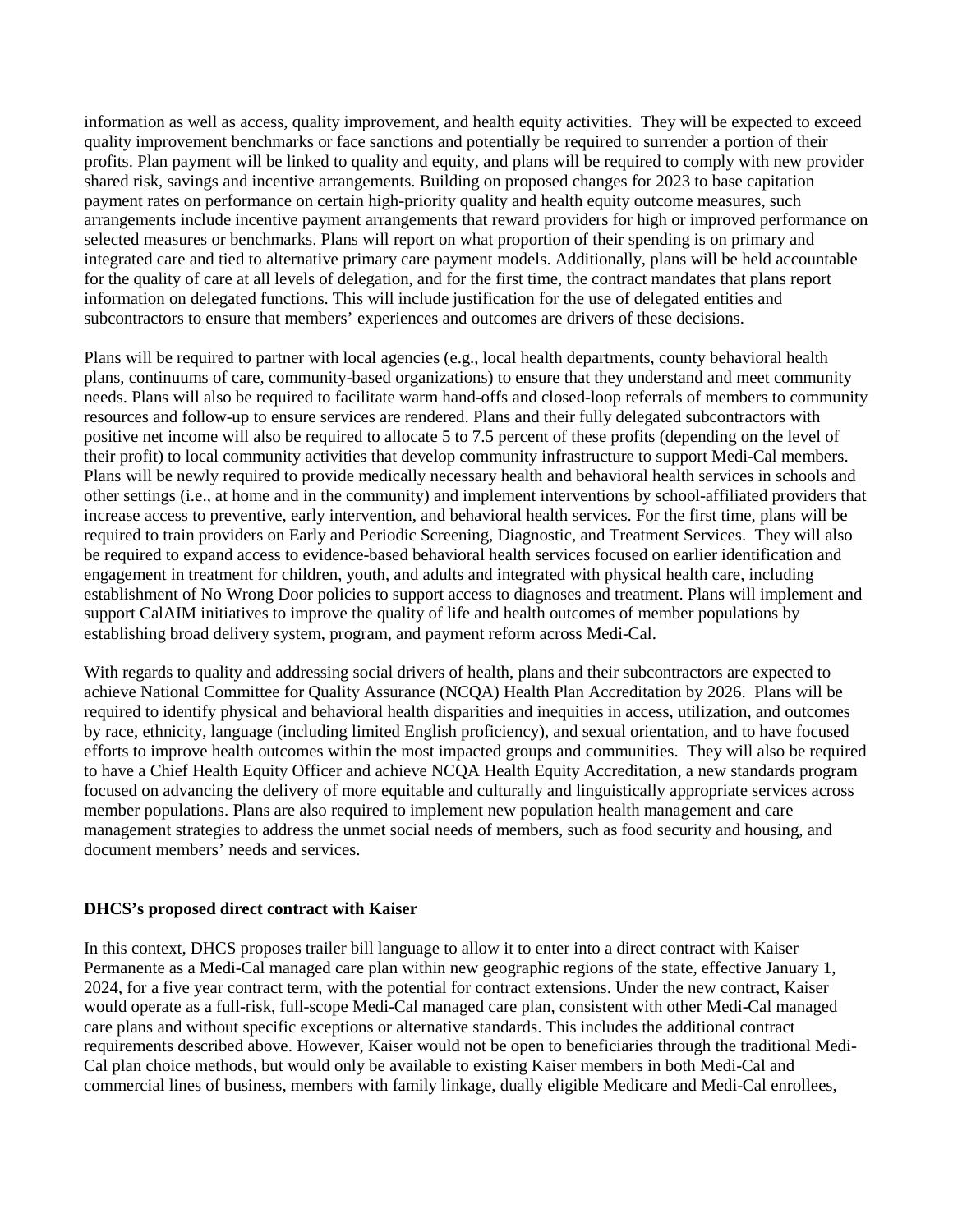foster and former foster youth, and via default enrollment for Medi-Cal beneficiaries that have not chosen a plan. Kaiser would also commit to growth of its Medi-Cal members by 25 percent by the end of the five year term.

DHCS's rationale for the direct contract is as follows. In 2021, DHCS announced it would limit the number of prime plans in GMC model counties. However, due to limitations in Kaiser's integrated model, physical capacity as well as fixed geographic locations, Kaiser is not in a position to be listed on Medi-Cal enrollment choice forms for all Medi-Cal beneficiaries. DHCS states if Kaiser is unable to participate in the RFP due to its network's physical capacity, the Medi-Cal program would lose its highest quality plan, its integrated model and clinical expertise.

In addition Kaiser's enrollees in at least the GMC and direct contract counties (Sacramento, San Diego, Amador, El Dorado, and Placer) would need to change health plans. Finally, DHCS states that growth commitment from Kaiser in the DHCS proposal will mean that Medi-Cal growth will be at a faster rate than Kaiser's projected growth for commercial (CalPERS, Covered CA, etc.) and Medicare. While Kaiser is open to all comers on these lines of business, it is at a manageable rate that aligns with their available capacity. If Kaiser were to take all comers in Medi-Cal, the growth rate would far outpace their physical capacity, especially since DHCS' default algorithm favors quality and Kaiser far exceeds quality scores in all counties it participates in. DHCS states Kaiser consistently scores above 90% in the Aggregated Quality Factor Score, which is a quality score that accounts for plan performance on DHCS-selected Healthcare Effectiveness Data and Information Set indicators. In comparison, the weighted average of other MCMC plans is 65%. Further, in 41 of 48 quality measures Kaiser (either Northern California and/or Southern California) exceed the weighted average for all MCMC plan and in 37/48 measures significantly better than the weighted average.

DHCS also points to the following arrangements of this proposal:

- Kaiser will implement CalAIM Enhanced Care Management (ECM) and Community Supports in a manner consistent with other Medi-Cal managed care plans. Kaiser will leverage more community presence with other providers (e.g., county departments, public hospitals and health systems, and community health centers) and not solely provide all ECM and Community Supports internally. Kaiser will also commit to broad uptake of Community Supports, consistent with other Medi-Cal managed care plans and will implement at least the same number of Community Supports as other Medi-Cal managed care plans in the area.
- Kaiser will support FQHCs across the state to implement a robust portfolio of population health management and practice transformation solutions to augment clinical outcomes for patients cared for in this vital community-based system. This bolsters the strengths of two systems: The breadth of community presence and cultural and equity excellence of the FQHCs and the practice transformation and approach to quality care of Kaiser.
- DHCS and Kaiser will identify the highest need specialties and geographic areas where Kaiser will provide, by Kaiser physicians, a limited number of in person, ambulatory based, outpatient specialty care visits, and associated needs such as diagnostic testing and outpatient procedures for non-Kaiser members. These services may be provided at locations other than Kaiser facilities (for example at FQHCs). Similar to above, this would leverage Kaiser's clinical expertise and integrated model to support underserved areas and would test out models and partnerships to deliver specialty care.

## **DHCS's proposed trailer bill language**

DHCS proposed trailer bill language includes some of these provisions, largely focusing on which beneficiaries could enroll in Kaiser. The language would authorize DHCS to enter into one or more comprehensive risk contracts with an alternate health care service plan (AHCSP) to serve as a primary Medi-Cal managed care plan for specified eligible beneficiaries in geographic regions designated by DHCS. An AHCSP is defined as a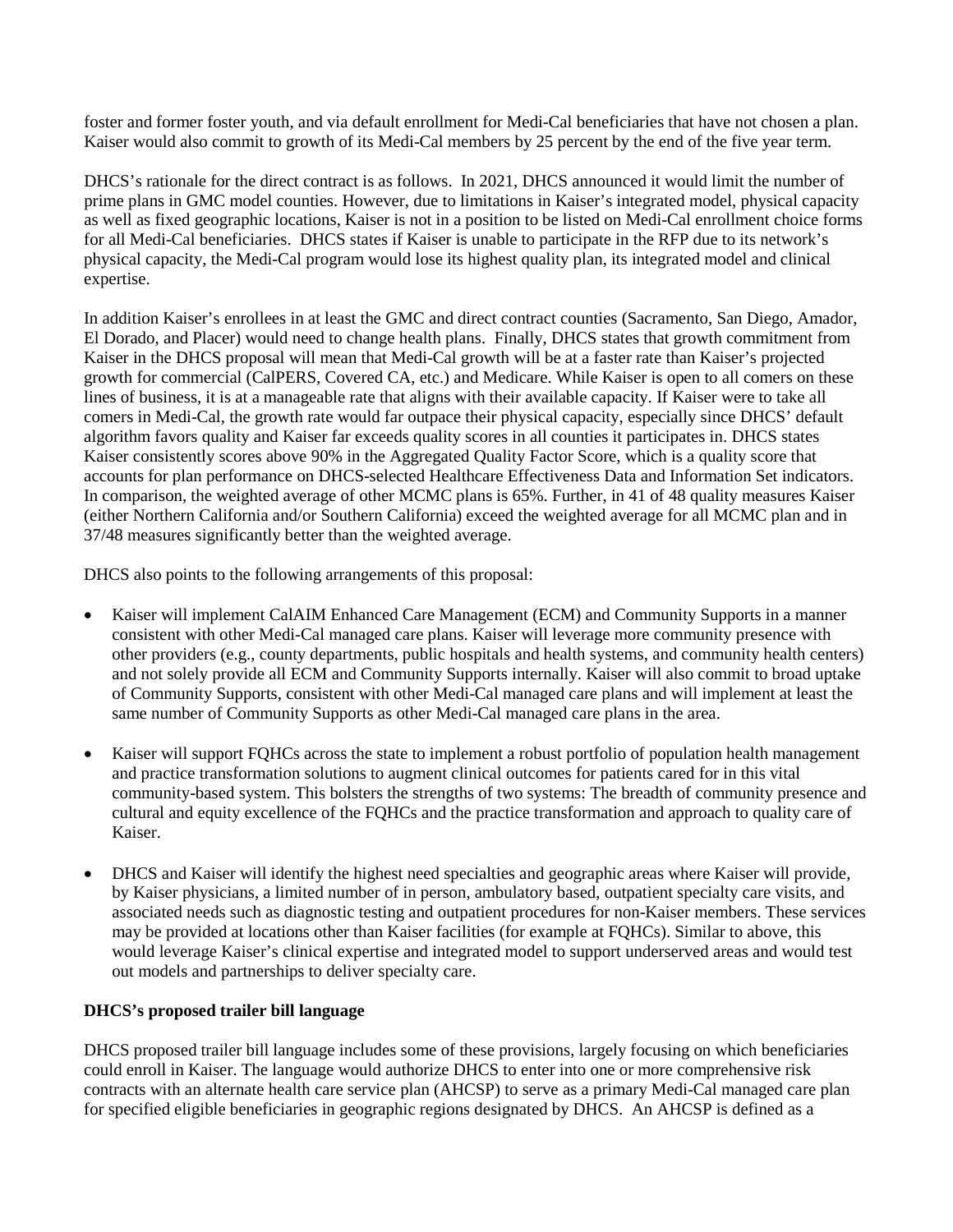nonprofit health care service plan with at least 4,000,000 enrollees statewide that owns or operates pharmacies and provides professional medical services to enrollees in specific geographic regions through an exclusive contract with a single medical group in each specific geographic region in which it is licensed. Eligible beneficiaries include:

- a) A beneficiary who was previously enrolled in the AHCSP as either their primary Medi-Cal managed care plan or who was assigned to the AHCSP as a subcontractor of their primary Medi-Cal plan on or before December 31, 2023;
- b) An existing member of the AHCSP who is transitioning into Medi-Cal managed care;
- c) A beneficiary who was a member of the AHCSP at any time during the 12 months immediately preceding the effective date of the beneficiary's Medi-Cal eligibility;
- d) A beneficiary with an AHSCP family linkage. Family linkage includes when a beneficiary's parent, guardian, minor child, or minor sibling is enrolled in or has been enrolled in the AHCSP at any time during the 12 months prior to the effective date of the beneficiary's Medi-Cal eligibility;
- e) A dual eligible beneficiary residing in a geographic region approved by DHCS; and,
- f) A beneficiary eligible on the basis of their receipt of services through a state foster care program or is a former foster youth, as defined, in a region approved by DHCS.

The trailer bill language authorizes DHCS to contract with an AHCSP as a Medi-Cal managed care plan in any geographic region of the state for which federal approval is available. The language authorizes DHCS to implement those provisions by means of plan letters or other similar instructions and requires DHCS to seek federal approval to implement those provisions and would condition the implementation of the provisions on that federal approval.

## **AB 2724 additions**

AB 2724 starts with the Administration's trailer bill and further refines it based on issues raised in DHCS's own proposal and issues raised by stakeholders. It further refines who has family linkage as:

- a) A beneficiary's spouse or domestic partner;
- b) A beneficiary's dependent child or stepchild under 26 years of age;
- c) A beneficiary's foster child or stepchild under 26 years of age;
- d) A beneficiary's dependent who is disabled and over 21 years of age, if the beneficiary is the conservator with appropriate documentation and a disability code on file with the state;
- e) A beneficiary's parent or stepparent; and,
- f) A beneficiary's grandparent, guardian, foster parent, or other immediate relative with appropriate documentation of familial relationship as determined by DHCS.

The bill prohibits the AHCSP from denying enrollment to any of those eligible beneficiaries, unless DHCS or the Department of Managed Health Care has ordered the AHCSP to cease enrollment in a service area. It also require the contract with the AHCSP to include the same standards and requirements, except with respect to enrollment, as for other Medi-Cal managed care plans, as specified.

While that bill is still moving, the Administration still aims to implement its proposal via budget trailer bill and department guidances. Some issues, such as the agreement to offer Kaiser specialists to non-Kaiser patients in areas of high need as determined by DHCS or Kaiser's acceptance of enrollees via default do not appear in either the trailer bill or AB 2724.